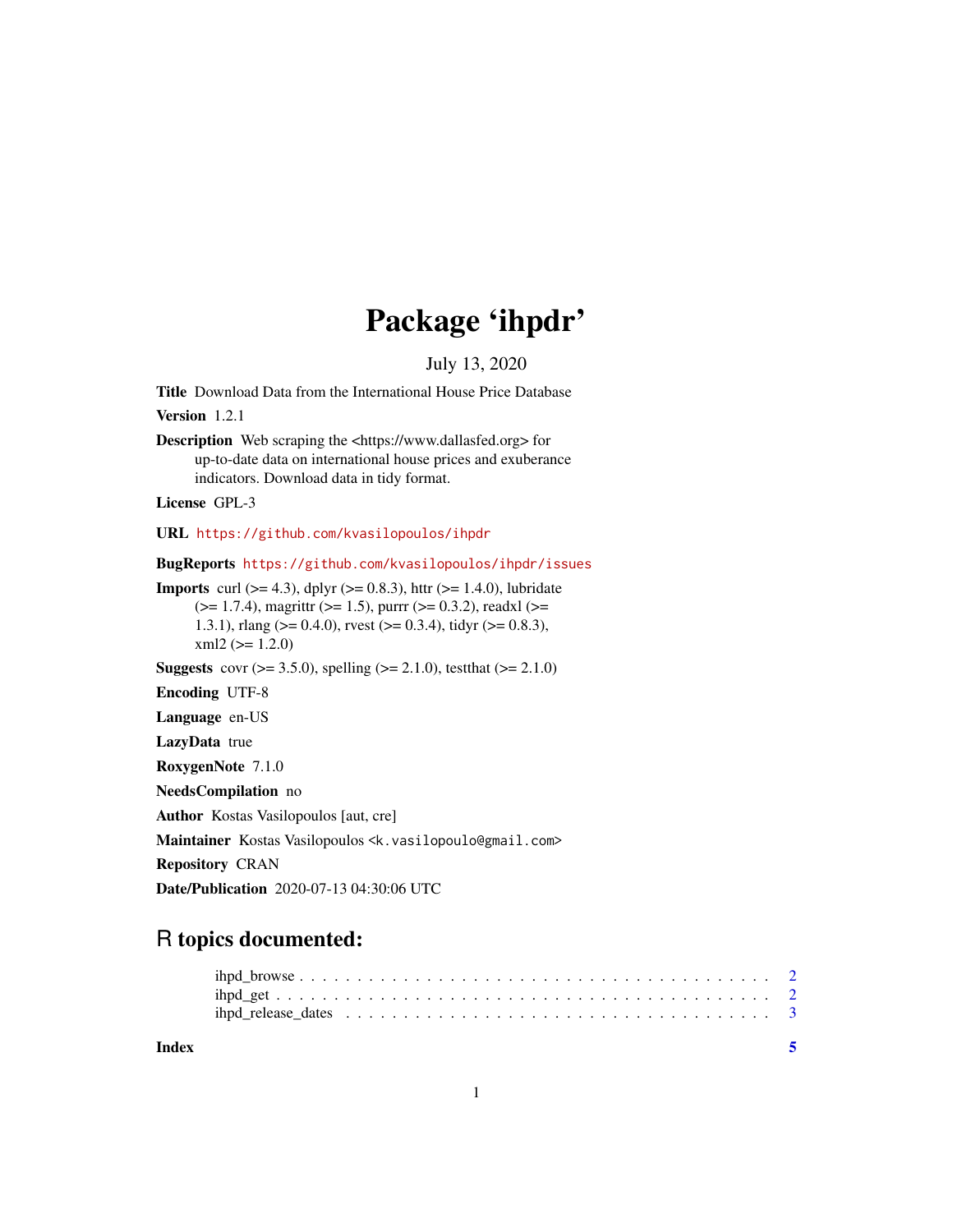<span id="page-1-0"></span>

#### Description

This function take you to webpages associated with the International House Price Database and returns the url invisibly. Option app take you the International Housing Observatory, while info take you to Dallas Fed info page of the data.

#### Usage

```
ihpd_browse(pick = c("info", "app"))
```
#### Arguments

pick whether to browse the shiny info or the app page. Defaults at info.

#### Examples

ihpd\_browse()

ihpd\_get *Download Data from the International House Price Database*

#### Description

Available downloads:

- 1. raw: Raw Data
- 2. gsadf: Generalized sup ADF statistics
- 3. bsadf: Backward sup ADF statistic sequence

#### Usage

ihpd\_get(symbol = c("raw", "gsadf", "bsadf"), version = NULL, verbose = TRUE)

#### Arguments

| symbol  | Which dataset to download.                                                                                                                                                                                                  |
|---------|-----------------------------------------------------------------------------------------------------------------------------------------------------------------------------------------------------------------------------|
| version | Which version to download. Version number should be a character of the follow-<br>ing format % $Y\%q$ (e.g. '1801' - corresponds to year 2018, Quarter 1). Versions<br>start from '1102'. Defaults at the latest available. |
| verbose | whether to print the url of the excel file that is accessing.                                                                                                                                                               |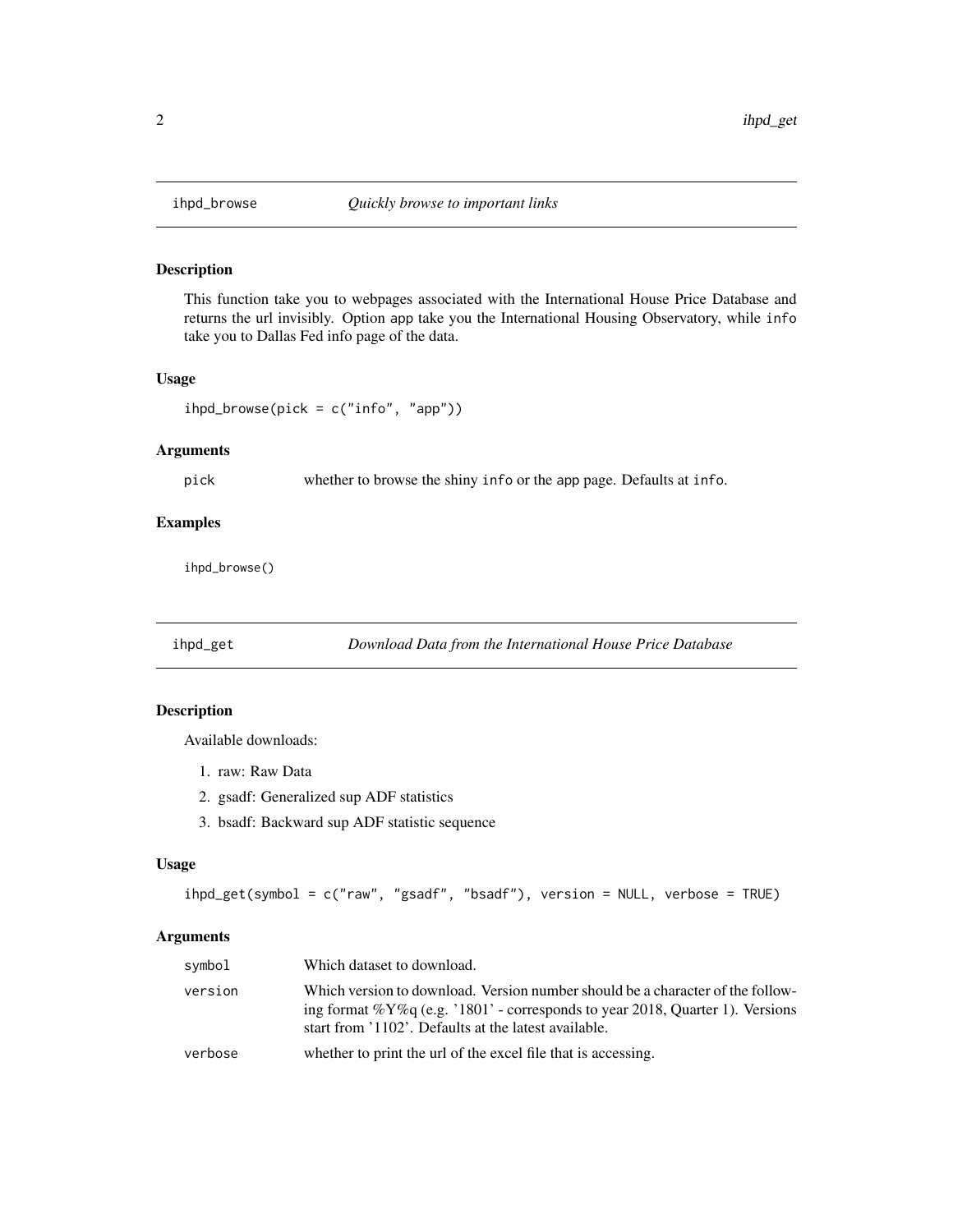#### <span id="page-2-0"></span>Details

raw Includes the following time series for the countries covered:

- hpi: The house price index.
- rhpi: The house price index expressed in real terms.
- pdi: The personal disposable income index.
- rpdi: The personal disposable income expressed in real terms index.

All variables in real terms are deflated with the personal consumption expenditure (PCE) deflator.

The exuberance indicators include

- gsadf type: real house price index (rhpi) and the ratio of rhpi to real personal disposable income (rpdi)
	- lag: lag length of 1 and 4
	- sig: significance level for the critical value
	- value: test statistics for explosive behavior
	- crit: 95 percent critical values.

#### bsadf The exuberance indicators include

- type: real house price index (rhpi) and the ratio of rhpi to real personal disposable income (rpdi)
- lag: lag length of 1 and 4,
- value: test statistics for explosive behavior
- crit: 95 percent critical values.

#### Value

Returns a tibble in long format.

#### Examples

ihpd\_get()

ihpd\_release\_dates *Fetches the latest release dates*

#### Description

Fetches the latest release dates

#### Usage

ihpd\_release\_dates()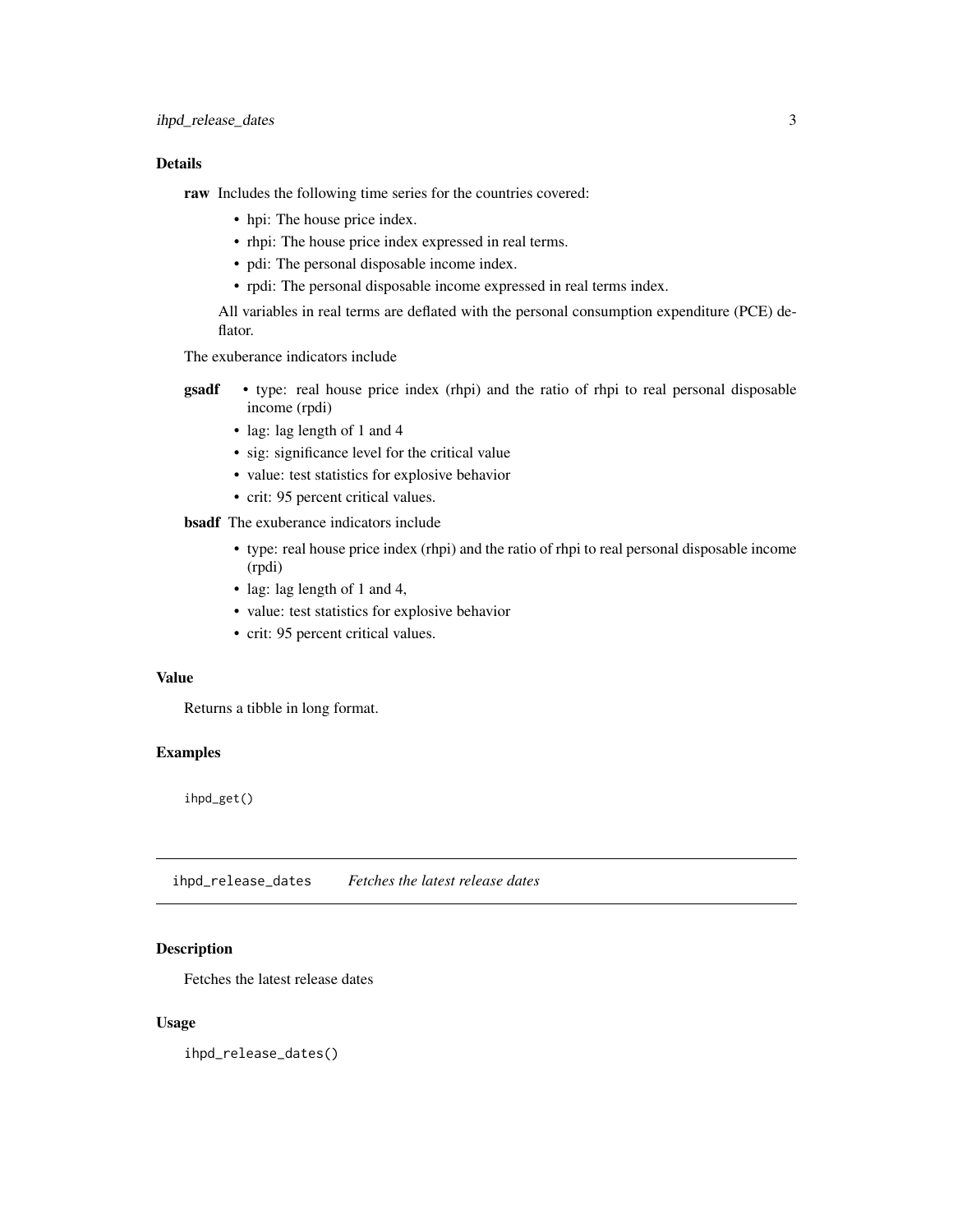### Value

A data.frame with 2 variables with the latest release dates data.

## Examples

ihpd\_release\_dates()